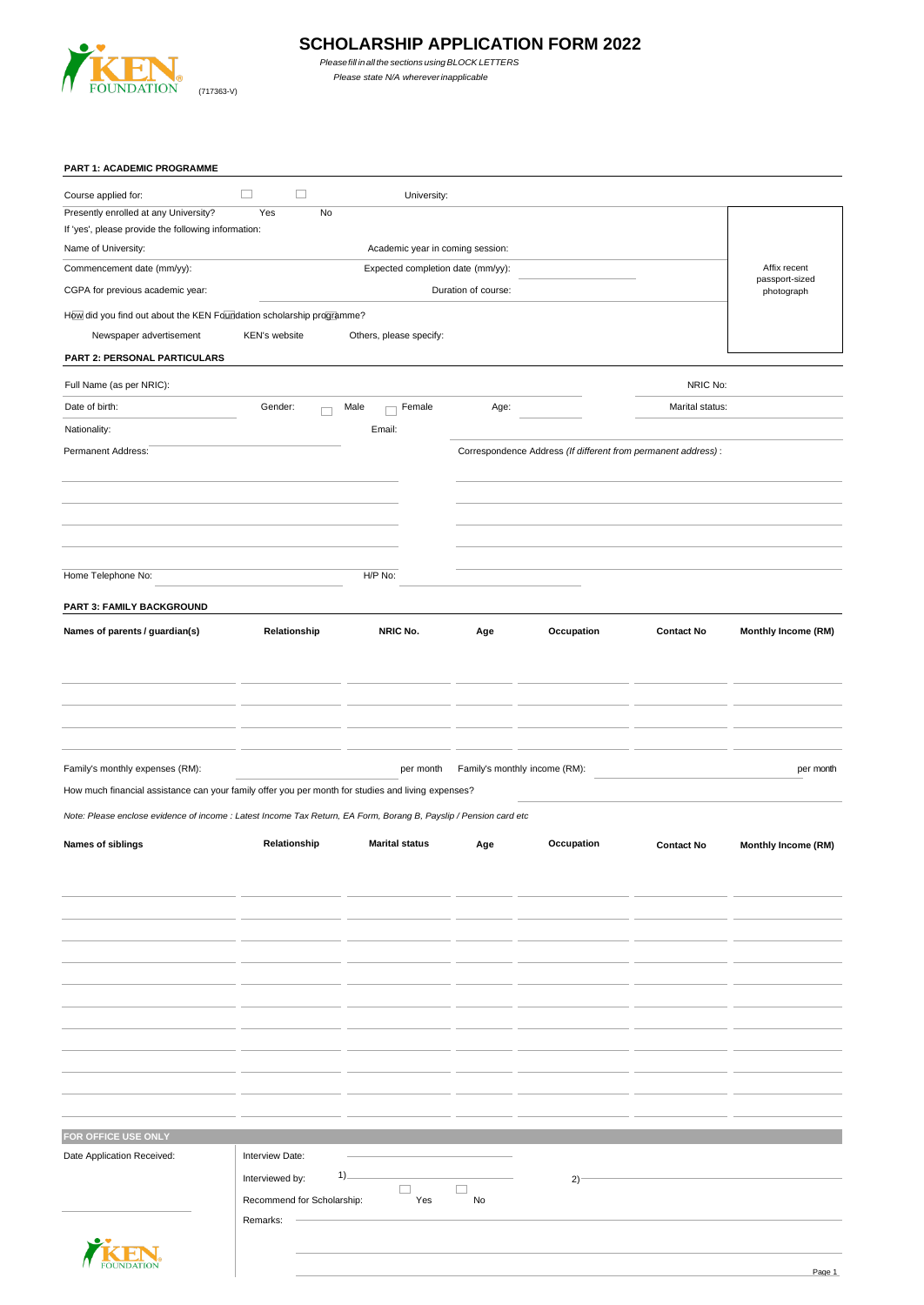# **PART 4: EDUCATION BACKGROUND**

| Level                                                       |                  | <b>School / University</b>                                                                                  | Duration (mm/yy to mm/yy)                                                                                                 | Grades / CGPA                | Year completed           |
|-------------------------------------------------------------|------------------|-------------------------------------------------------------------------------------------------------------|---------------------------------------------------------------------------------------------------------------------------|------------------------------|--------------------------|
| <b>SPM</b>                                                  |                  |                                                                                                             |                                                                                                                           |                              |                          |
| STPM / Matriculation                                        |                  |                                                                                                             |                                                                                                                           |                              |                          |
| Diploma                                                     |                  |                                                                                                             |                                                                                                                           |                              |                          |
|                                                             |                  |                                                                                                             |                                                                                                                           |                              |                          |
| Degree (latest semester)                                    |                  |                                                                                                             |                                                                                                                           |                              |                          |
| Others (Please specify)                                     |                  |                                                                                                             |                                                                                                                           |                              |                          |
|                                                             |                  |                                                                                                             |                                                                                                                           |                              |                          |
| PART 5: SCHOLARSHIP / STUDY LOAN                            |                  |                                                                                                             |                                                                                                                           |                              |                          |
|                                                             |                  |                                                                                                             | Have you received any financial assistance / scholarship award / study loan from any institution / foundation?            | $\Box$ Yes<br>$\Box$ No      | (If yes, please specify) |
|                                                             |                  |                                                                                                             |                                                                                                                           |                              |                          |
|                                                             |                  |                                                                                                             |                                                                                                                           |                              |                          |
| Name of institutions / foundations                          |                  | Year of receipt                                                                                             | School / College / University                                                                                             | Amount received to date (RM) | Bond period (if any)     |
|                                                             |                  |                                                                                                             |                                                                                                                           |                              |                          |
|                                                             |                  |                                                                                                             |                                                                                                                           |                              |                          |
|                                                             |                  |                                                                                                             |                                                                                                                           |                              |                          |
|                                                             |                  |                                                                                                             |                                                                                                                           |                              |                          |
|                                                             |                  |                                                                                                             |                                                                                                                           |                              |                          |
|                                                             |                  |                                                                                                             |                                                                                                                           |                              |                          |
|                                                             |                  |                                                                                                             | If not, have you applied for any financial assistance / scholarship award / study loan from any institution / foundation? | Yes<br>No                    | (If yes, please specify) |
|                                                             |                  |                                                                                                             |                                                                                                                           | □                            |                          |
| Name of institutions / foundations                          |                  | Faculty / Course                                                                                            | School / College / University                                                                                             | Scholarship/Loan Amount (RM) | Bond period (if any)     |
|                                                             |                  |                                                                                                             |                                                                                                                           |                              |                          |
|                                                             |                  |                                                                                                             |                                                                                                                           |                              |                          |
|                                                             |                  |                                                                                                             |                                                                                                                           |                              |                          |
|                                                             |                  |                                                                                                             |                                                                                                                           |                              |                          |
|                                                             |                  |                                                                                                             |                                                                                                                           |                              |                          |
|                                                             |                  |                                                                                                             |                                                                                                                           |                              |                          |
|                                                             |                  | Please provide the total estimated annual expenses for your studies and living expenses below:<br><b>RM</b> |                                                                                                                           | <b>RM</b>                    |                          |
| Annual tuition fees                                         |                  |                                                                                                             | Food                                                                                                                      |                              |                          |
| Other compulsory fees                                       |                  |                                                                                                             | Textbooks                                                                                                                 |                              |                          |
| Accommodation                                               |                  |                                                                                                             | Others: (please specify)                                                                                                  |                              |                          |
| Transportation                                              |                  |                                                                                                             |                                                                                                                           |                              |                          |
|                                                             |                  |                                                                                                             |                                                                                                                           |                              |                          |
| <b>TOTAL</b>                                                |                  |                                                                                                             |                                                                                                                           |                              |                          |
| PART 6: CO-CURRICULAR ACTIVITIES                            |                  |                                                                                                             |                                                                                                                           |                              |                          |
| From                                                        | To               |                                                                                                             | Description of Society / Activity                                                                                         |                              | <b>Position Held</b>     |
|                                                             |                  |                                                                                                             |                                                                                                                           |                              |                          |
|                                                             |                  |                                                                                                             |                                                                                                                           |                              |                          |
|                                                             |                  |                                                                                                             |                                                                                                                           |                              |                          |
|                                                             |                  |                                                                                                             |                                                                                                                           |                              |                          |
|                                                             |                  |                                                                                                             |                                                                                                                           |                              |                          |
|                                                             |                  |                                                                                                             |                                                                                                                           |                              |                          |
|                                                             |                  |                                                                                                             |                                                                                                                           |                              |                          |
|                                                             |                  |                                                                                                             |                                                                                                                           |                              |                          |
|                                                             |                  |                                                                                                             |                                                                                                                           |                              |                          |
| Note: Please enclose copy of certificates, testimonials etc |                  |                                                                                                             |                                                                                                                           |                              |                          |
| <b>PART 7: ACADEMIC AWARDS</b>                              |                  |                                                                                                             |                                                                                                                           |                              |                          |
| Year                                                        | School / College |                                                                                                             |                                                                                                                           | <b>Awards Received</b>       |                          |
|                                                             |                  |                                                                                                             |                                                                                                                           |                              |                          |
|                                                             |                  |                                                                                                             |                                                                                                                           |                              |                          |
|                                                             |                  |                                                                                                             |                                                                                                                           |                              |                          |
|                                                             |                  |                                                                                                             |                                                                                                                           |                              |                          |
|                                                             |                  |                                                                                                             |                                                                                                                           |                              |                          |
|                                                             |                  |                                                                                                             |                                                                                                                           |                              |                          |
|                                                             |                  |                                                                                                             |                                                                                                                           |                              |                          |
|                                                             |                  |                                                                                                             |                                                                                                                           |                              |                          |